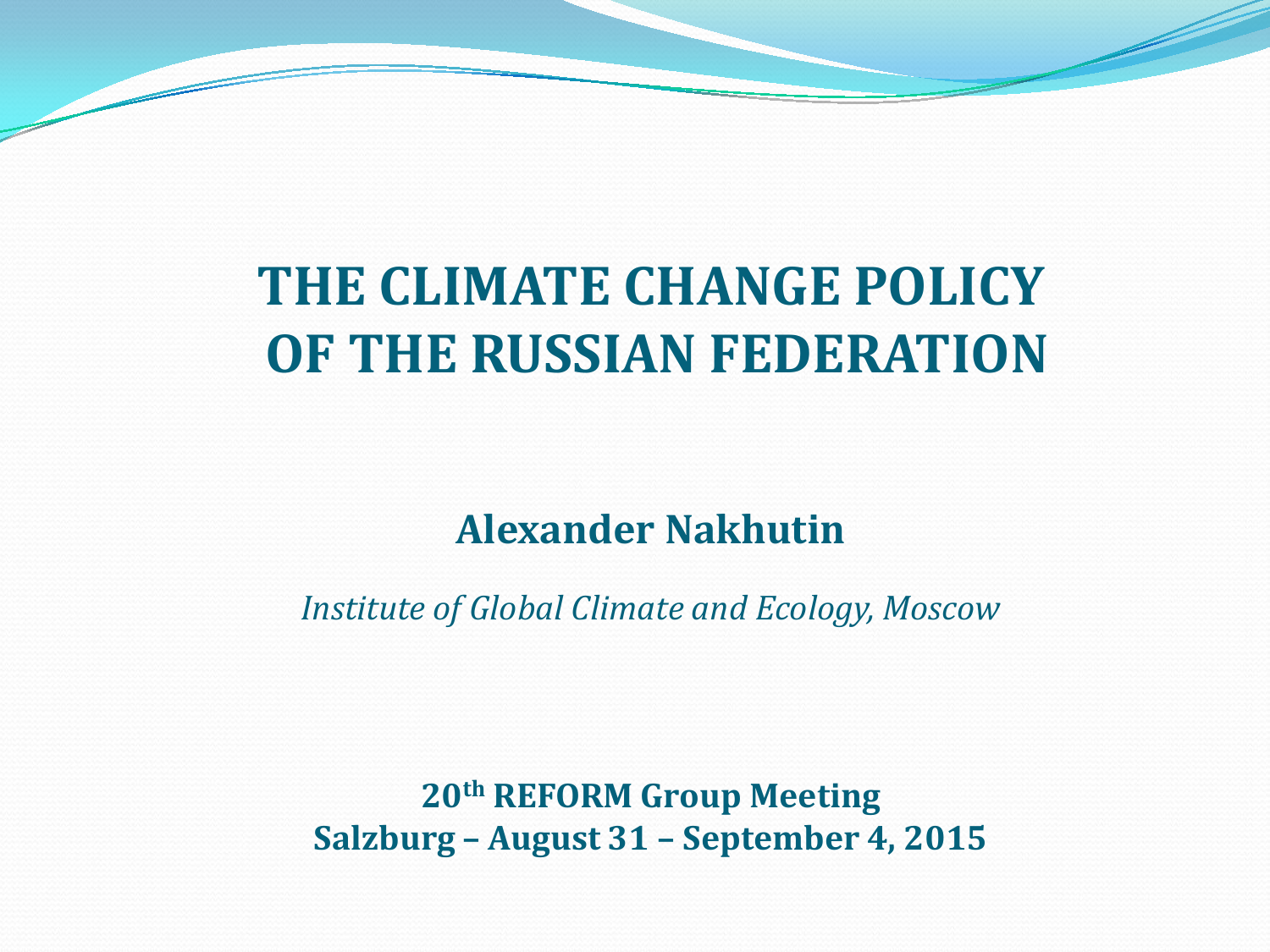### **General Framework**

- **Climate Doctrine of the Russian Federation** was adopted 17 December 2009
- $\triangleright$  The Doctrine creates a general framework for the climatic activities including mitigation, adaptation, legislative and institutional aspects, science, public awareness, education, international cooperation
- $\triangleright$  "Provision of secure and sustainable development of the Russian Federation… in the context of changing climate and accompanying it risks" is declared a strategic target of Russian climate policy
- $\triangleright$  The Doctrine acknowledges global character of risks and the importance of both national and international efforts in mitigation and adaptation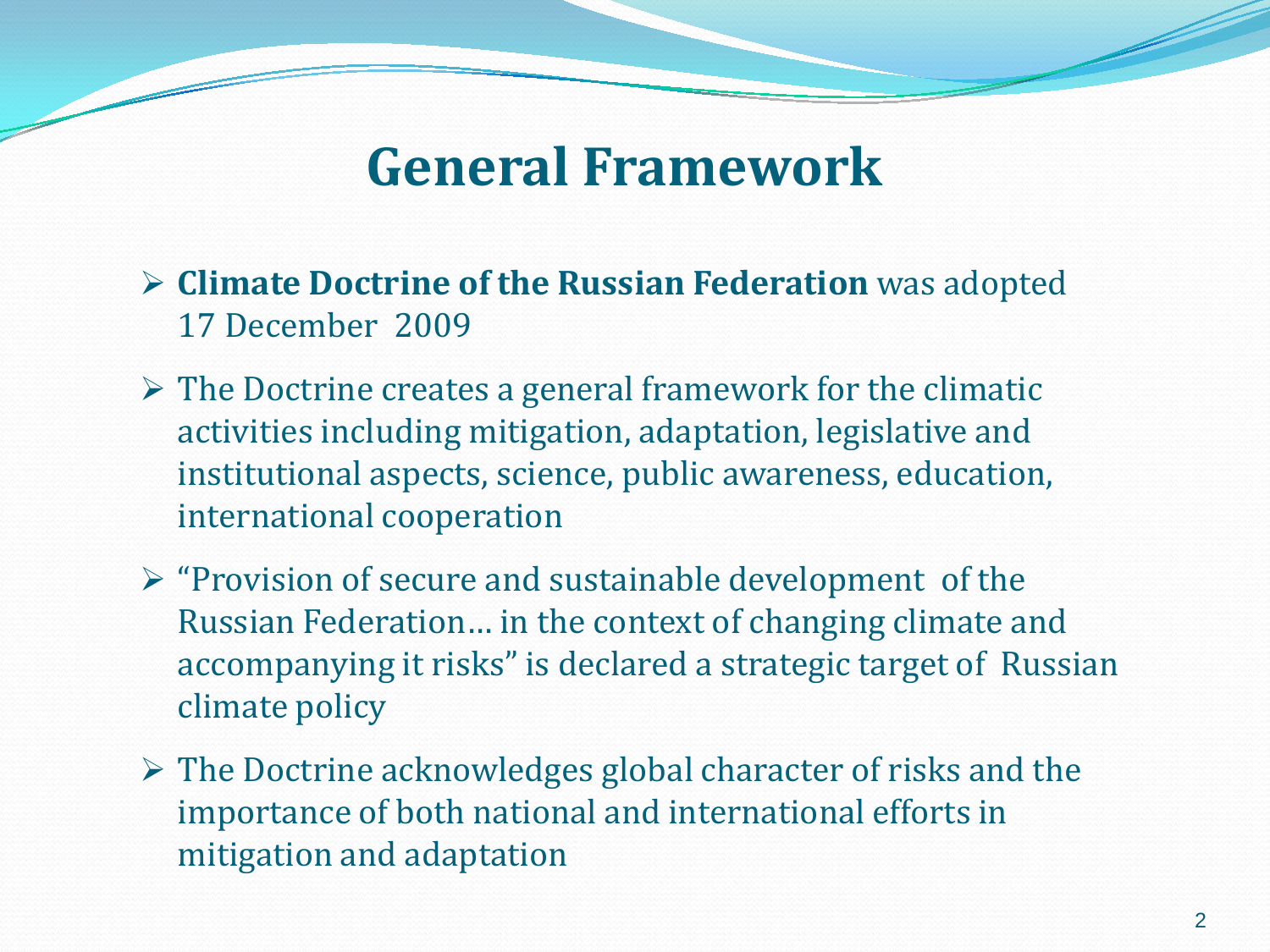### **Key Actors**

#### **Federal ministries and agencies:**

- Ministries of Economic Development, Energy, Industry and Trade, Transport, Natural Resources and Ecology, Federal Forest Service, etc. – integrate emissions mitigation measures into their strategies and programs, implement policies and measures
- $\triangleright$  Inter agency coordination by Working group under the supervision of President's advisor and Special Envoy

#### **Regional governments:**

 $\triangleright$  Some degree of participation, mainly in the form of support of pilot projects for emission inventories and mitigation

#### **Business :**

- $\triangleright$  Big companies acting on international markets (Gazprom, Rusal, etc.) corporative programs on emissions monitoring and reduction
- $\triangleright$  Small companies with climate change or energy efficiency specialization (consultants, etc)
- **Science:** Russian Academy of Science, Ministry of Science and Technology, Federal Service for Hydrometeorology and Environmental Monitoring
- **EXECUTE:** NGOs, civil society, media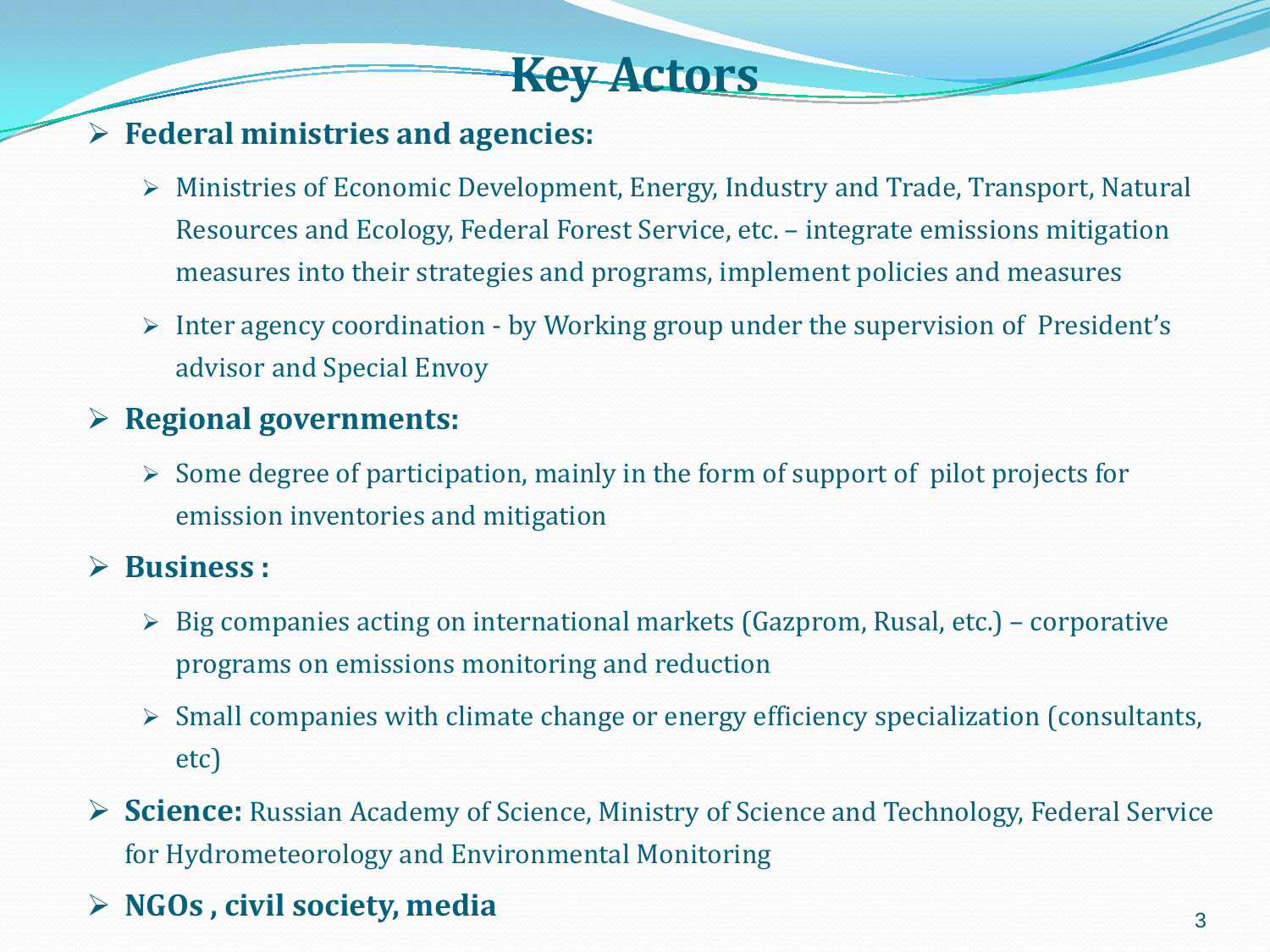## **Climate change – important or not?**

- $\triangleright$  Awareness on the climate change problems is growing among stakeholders and general public
- $\triangleright$  Climate change is not in the list of high priority issues in the opinion of the Russian officials and public
- $\triangleright$  The understanding exists that in many other countries climate change is considered as a priority issue and Russia should participate in the international efforts
- $\triangleright$  The number of "climate sceptics" among the broad public is not small!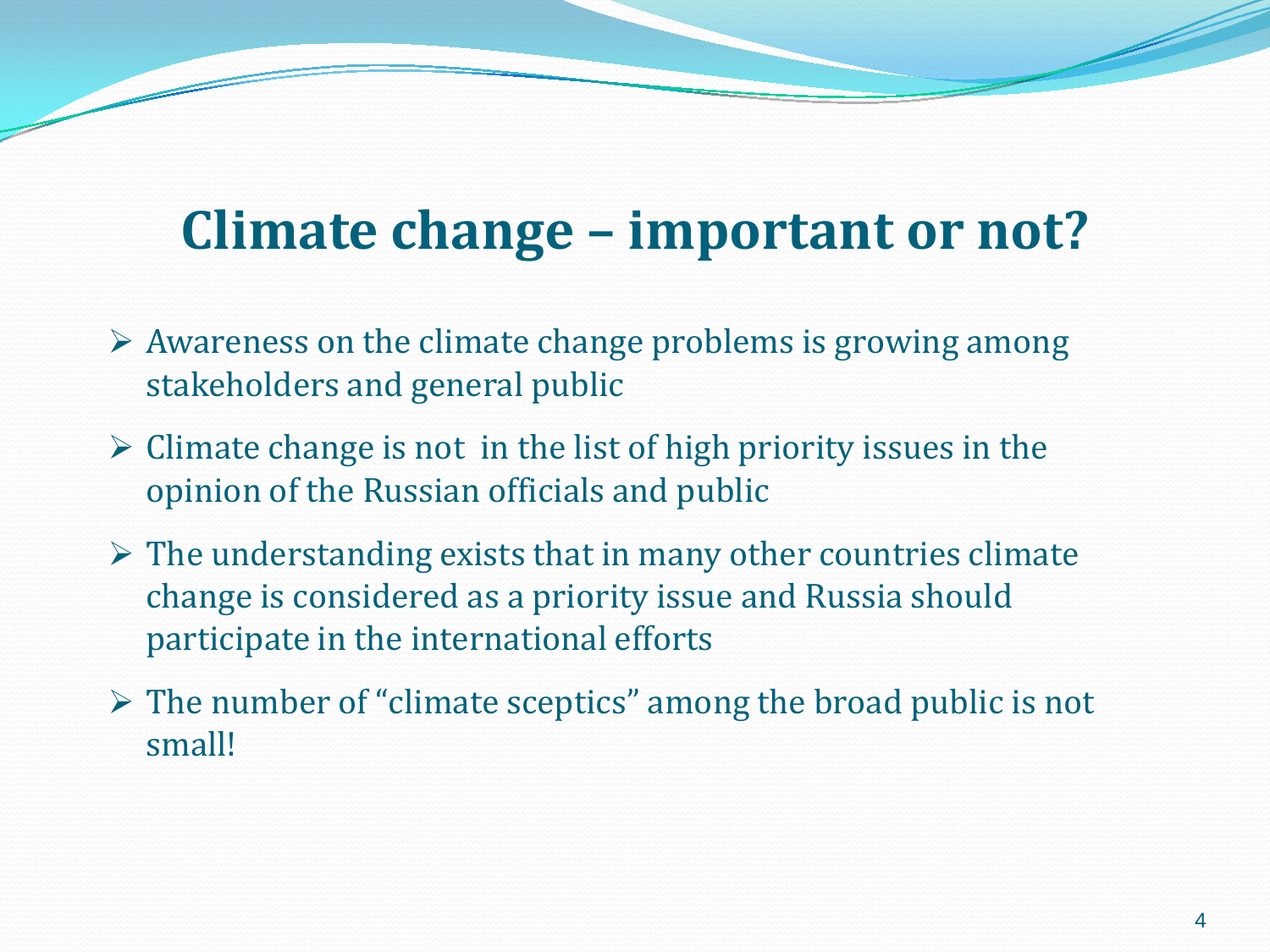## **The results of Kyoto-1 (2008-2012)**

- Quantified emission limitation commitment for the Russian Federation was **100% of the base year (1990)** emission
- A **new legislation** was adopted for energy efficiency improvement, sustainable, renewable energy development
- The total emission amount (excluding LULUCF) in 2012 was **68.2 % of 1990**
- Therefore, the Kyoto-1 target was achieved by the Russia **with a large margin**

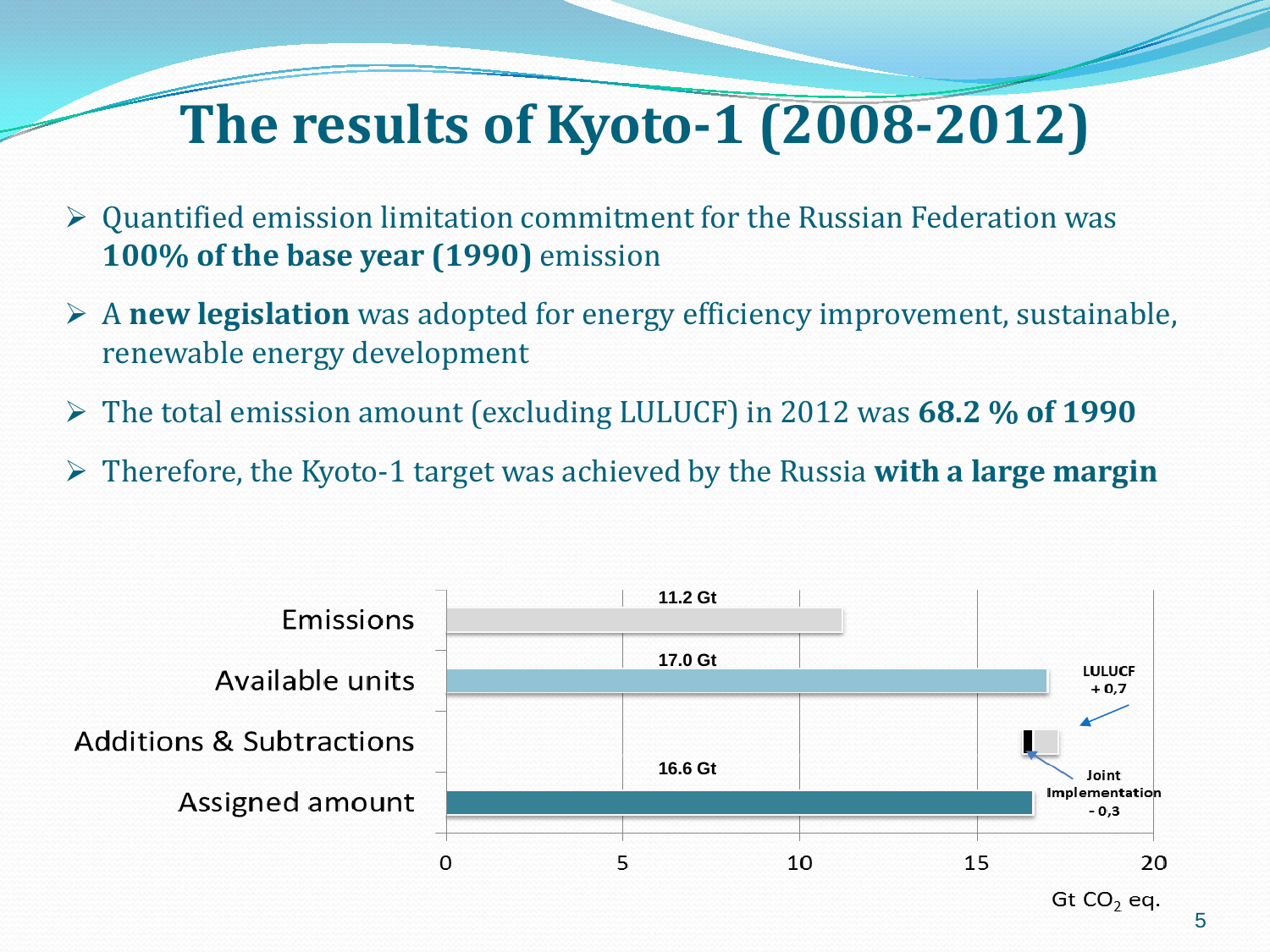## **The Kyoto-2**

- Participation **without mitigation commitments** (no emission limitation or reduction)
- $\triangleright$  Reasons: the Kyoto Protocol turned out not enough good instrument to provide effective protection to the global climate – only developed nations have mitigation commitments and the share of this nations in global emissions is decreasing
- $\triangleright$  All other Kyoto obligations are in force in the second period (e.g. reporting obligations)
- $\triangleright$  No transfer of units from the first Kyoto period
- $\triangleright$  Participation in the flexible mechanisms (ET, JI and CDM) is not allowed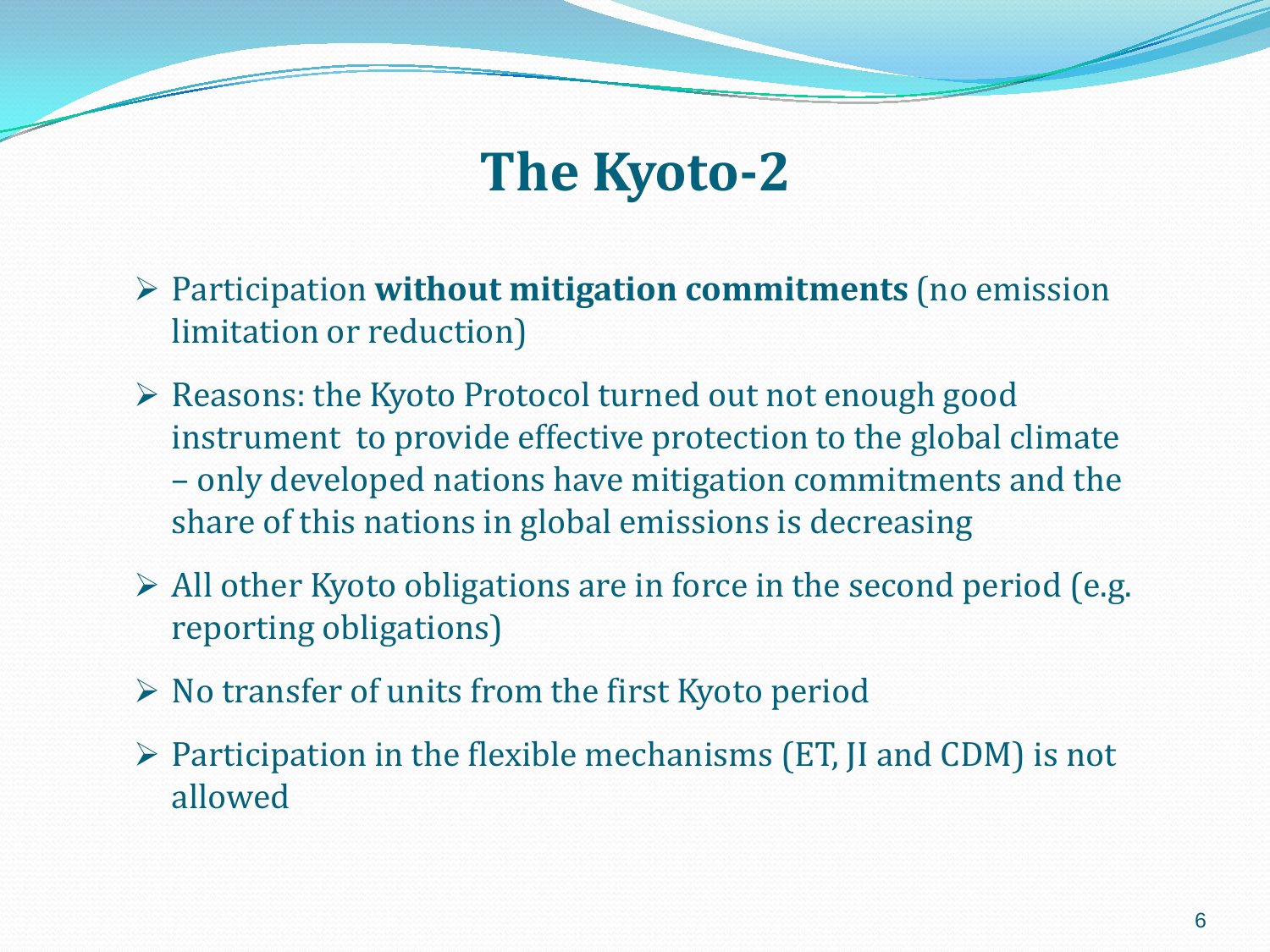### **Policies are delivering results**



Total amount of **emissions reductions generated in Russia** in 1991-2012 is 36.2 Gt  $CO<sub>2</sub>$  eq.

- more then twice as much as the total annual emissions of Annex I (17.0 Gt  $CO<sub>2</sub>$  eq. in 2012)
- $\checkmark$  approximately equal to the annual global  $CO<sub>2</sub>$  emission from energy and cement production (35.6 Gt  $CO<sub>2</sub>$  eq. in 2012)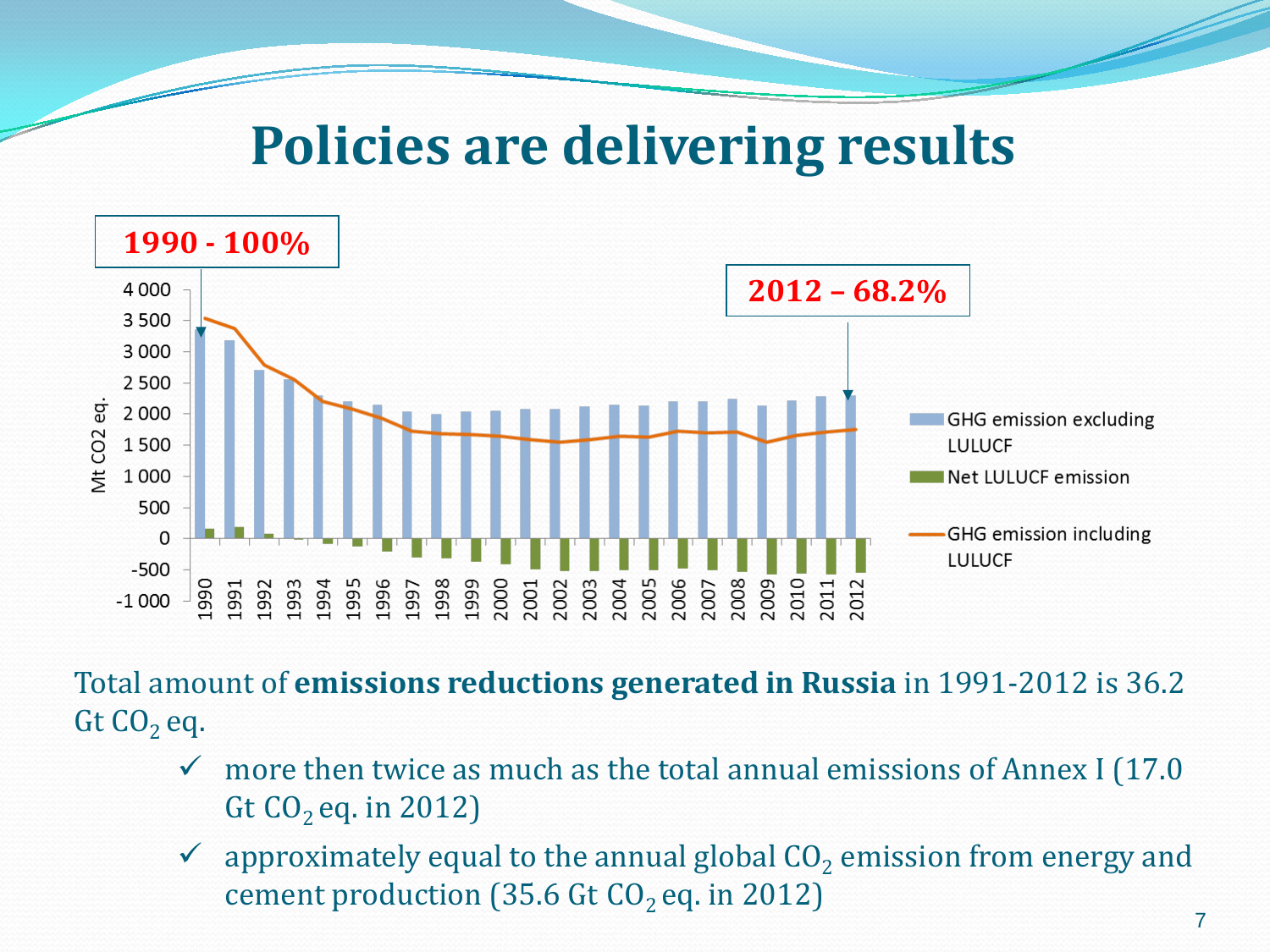## **Decoupling emissions from the economic development**

- **The GDP** of the Russian Federation **in 2012** amounted **to 173 % of the 2000** level while **the GHG emissions** excluding LULUCF **were 112 %**
- The slow growth rate of GHG emissions was **a result of increasing energy efficiency and structural economic changes**

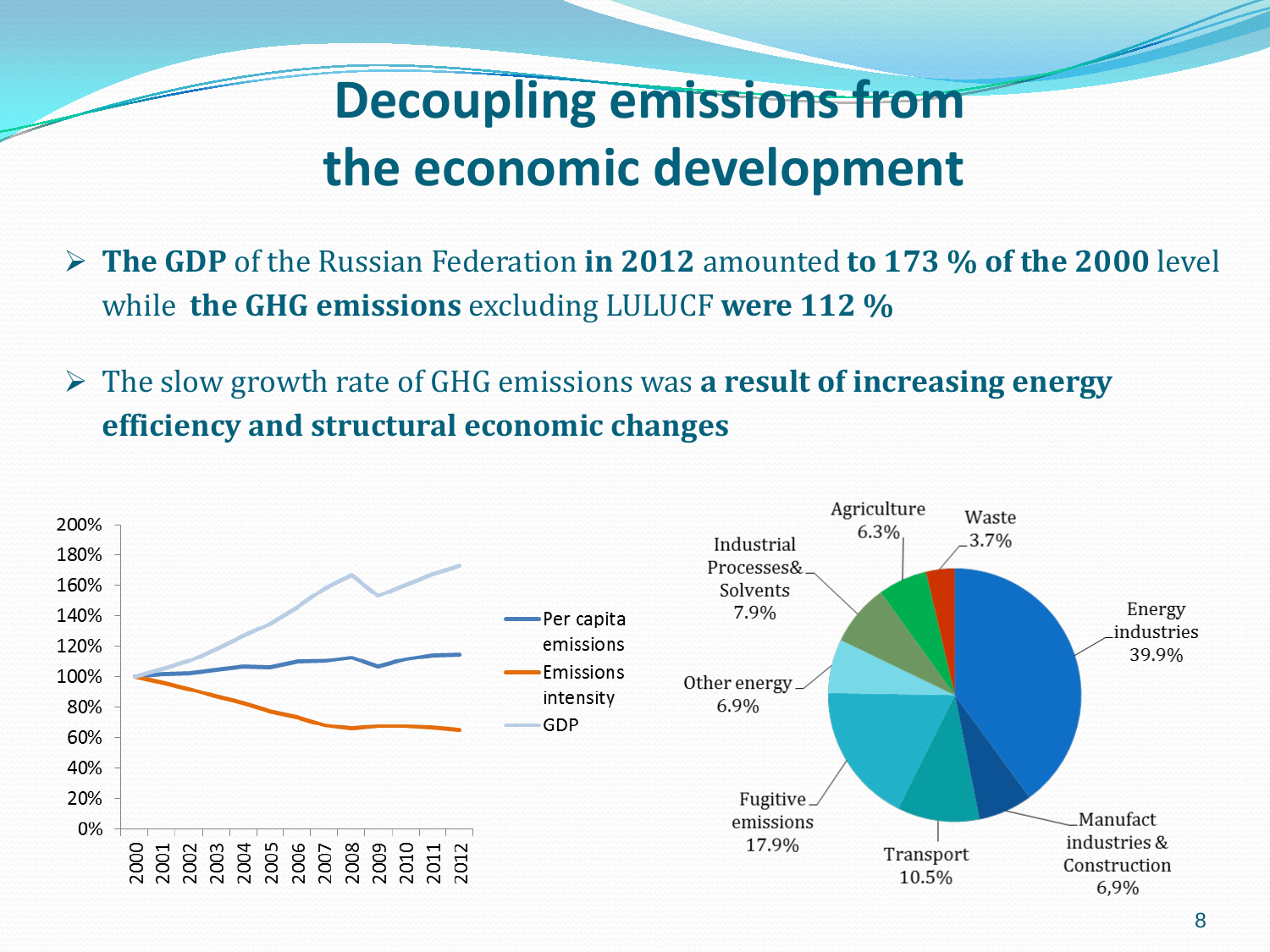### **Quantified economy-wide emission reduction – the nationally adopted 2020 target**

**Target:** To ensure the reduction **by the year 2020** the amount of the greenhouse gas emissions to the level **no more than 75 %** of emissions **in the year 1990**

The LULUCF sector is not included

#### **Action Plan by the Government** for 2014-2017

The plan contains economy wide measures in **three main areas**:

- $\triangleright$  the formation of the accounting system of greenhouse gas emissions
- $\triangleright$  performance evaluation and projections of greenhouse gas emissions for the period up to 2020 and up to 2030
- $\triangleright$  state regulation of greenhouse gas emissions in various sectors, including opportunities for carbon market mechanisms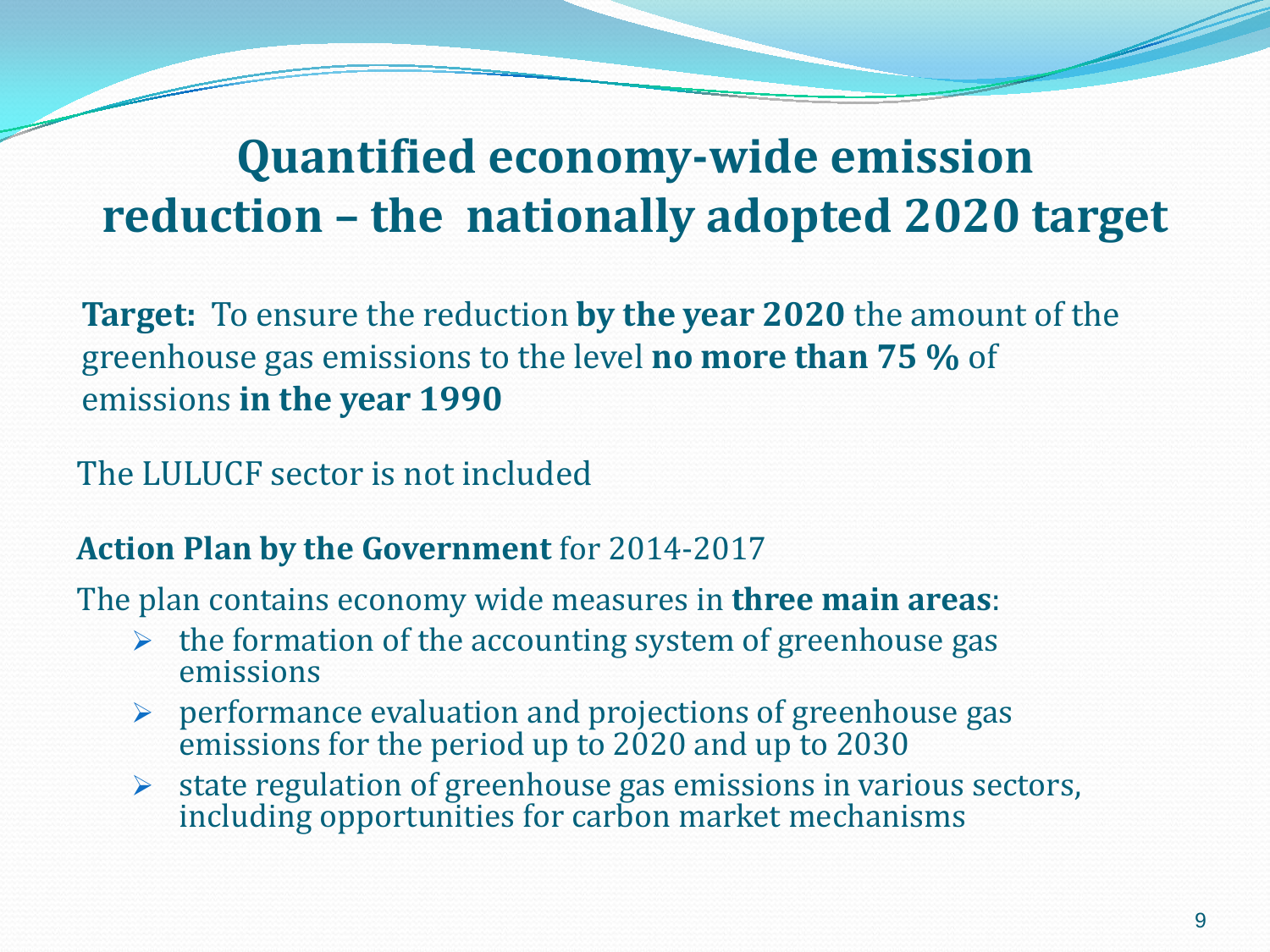## **Policy and Measures in Forestry**

Russia accounts for

- **70% of boreal forests** and
- **25% of the world's forest resources**.

Russia has a sufficient set of policy instruments that provide a beneficial effect on the climate through **sustainable forest management** - *rational use, protection, care and reproduction of forests.*

A wide range of measures is included in the currently implemented **State program Development of forestry in 2013 – 2020.**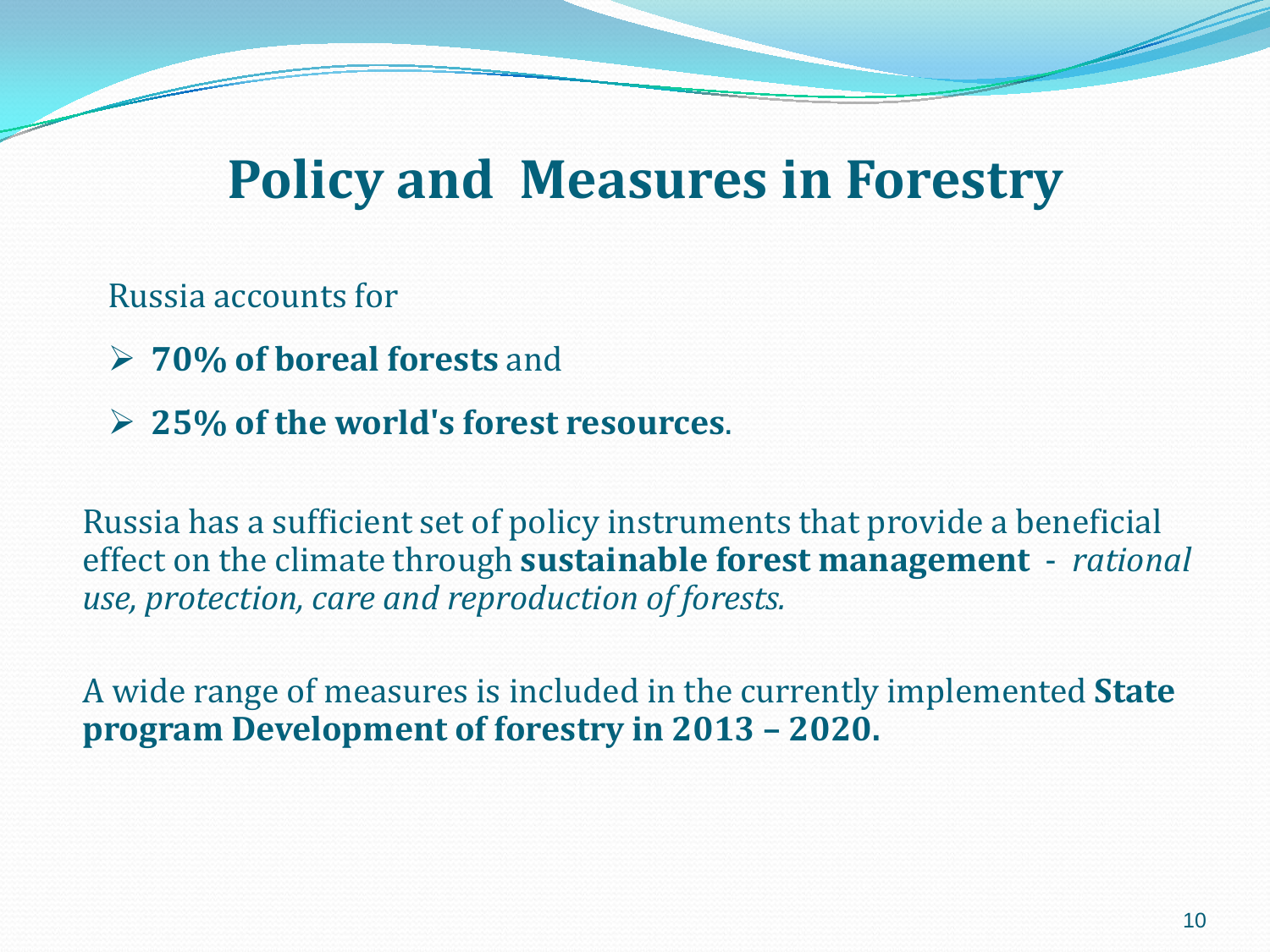## **On track to achieve the 2020 target**

### Projections of the total GHG emissions excluding LULUCF (Gt  $CO<sub>2</sub>$ eq)

|                                    | Year |      |      |       |
|------------------------------------|------|------|------|-------|
|                                    | 2010 | 2015 | 2020 | 2030  |
| Without measures                   |      |      |      |       |
| Projection, $Gt CO2 eq.$           | 2,22 | 2,54 | 2,86 | 3,50  |
| Percent of 1990 emissions          | 66,1 | 75,7 | 85,2 | 104,3 |
| With measures                      |      |      |      |       |
| Projection, Gt CO <sub>2</sub> eq. | 2,22 | 2,31 | 2,41 | 2,59  |
| Percent of 1990 emissions          | 66,1 | 69,0 | 71,8 | 77,4  |
| With additional measures           |      |      |      |       |
| Projection, $Gt CO2 eq.$           | 2,22 | 2,23 | 2,24 | 2,26  |
| Percent of 1990 emissions          | 66,1 | 66,5 | 66,9 | 67,4  |

### Carbon dioxide removals in the forests of the Russian Federation (MtC)



Scenarios of forest use:

- 1 retention of the current level,
- 2 continuous moderate growth,
- 3 short moderate growth,
- 4 fast growth.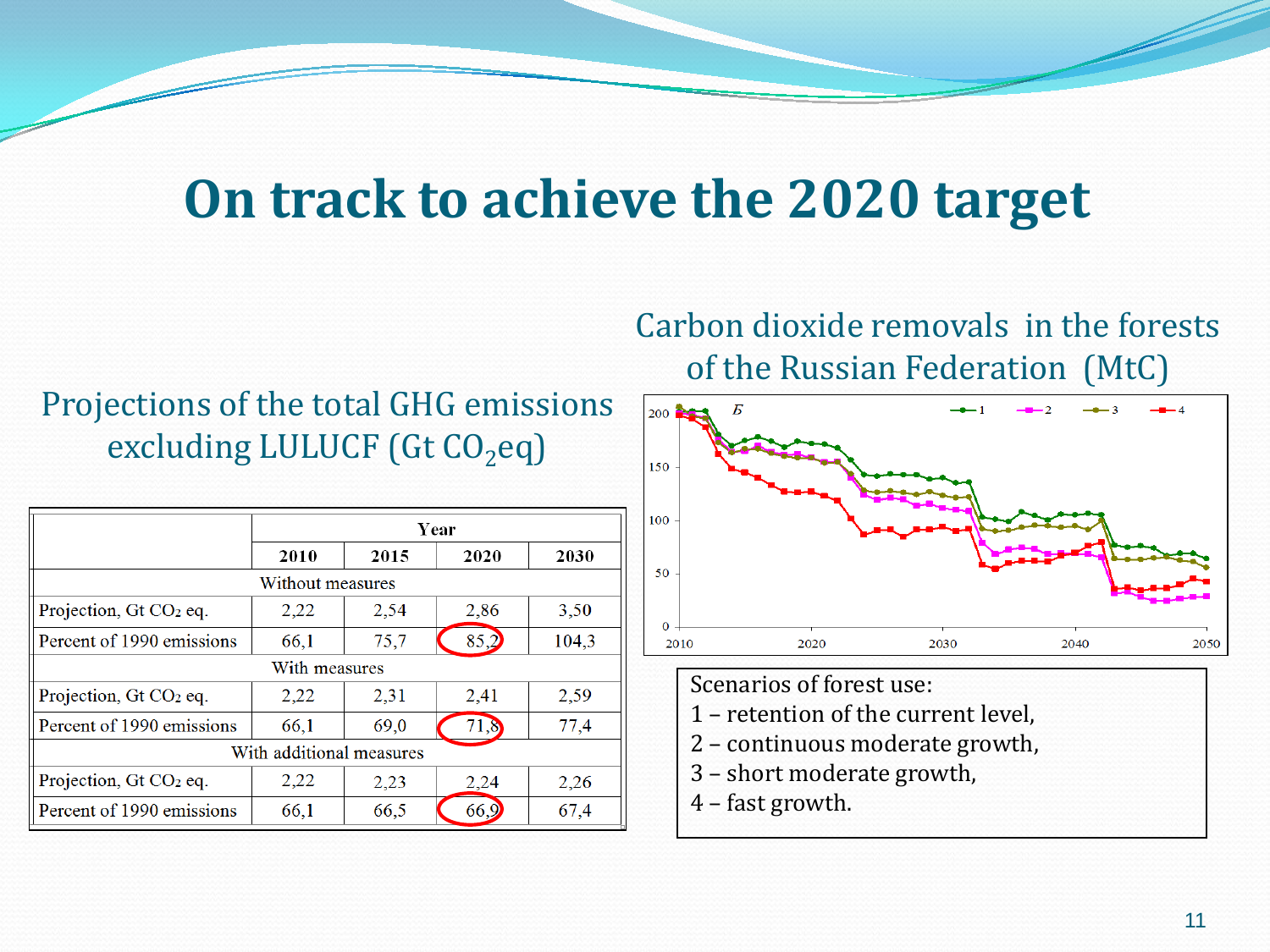## **Looking forward**

- $\triangleright$  Intended nationally determined contribution (INDC) submitted to UNFCCC 31 March 2015
- Objective : **reduction by 25…30% from 1990 to 2030**
- Achievement of the **2020 and 2030** objectives will allow the Russian Federation to make its way forward on the path of lowcarbon development compatible with the long-term objective of the increase in global temperature below 2 degrees Celsius
- This global objective can be achieved with coordinated efforts **of all Parties to the future climate agreement**
- The target may be reconsidered taking into account **outcome of negotiations on the future climatic agreement and updated projections of economic development**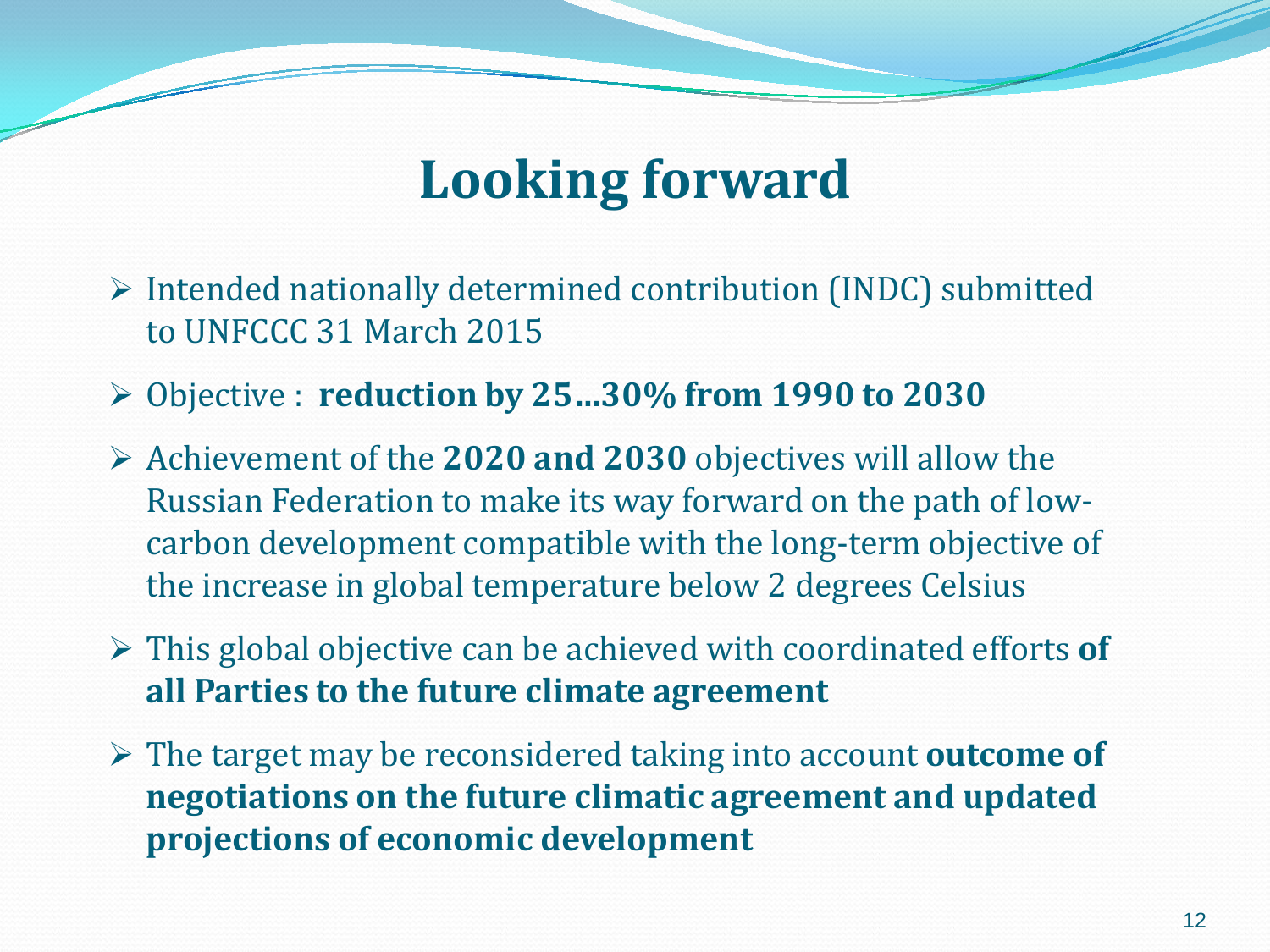## **Supported by science**

- $\triangleright$  Providing climate monitoring based on the observation network in Russia and surrounding countries. Publication of periodic and annual climate monitoring reports. Russia hosts the North Eurasian Climate Center
- Climatic modelling including models focused on the territory of Northern Eurasia
- $\triangleright$  Impacts, vulnerability and adaptation various studies and research programs
- Other studies: economic aspects of climate change, etc
- $\triangleright$  Key scientific results were summarized in the Assessment reports on climate change and its consequences in the Russian Federation (2008, 2014)
- $\triangleright$  Participation in the programs of the Intergovernmental Panel on Climate Change (IPCC), other forms of international scientific cooperation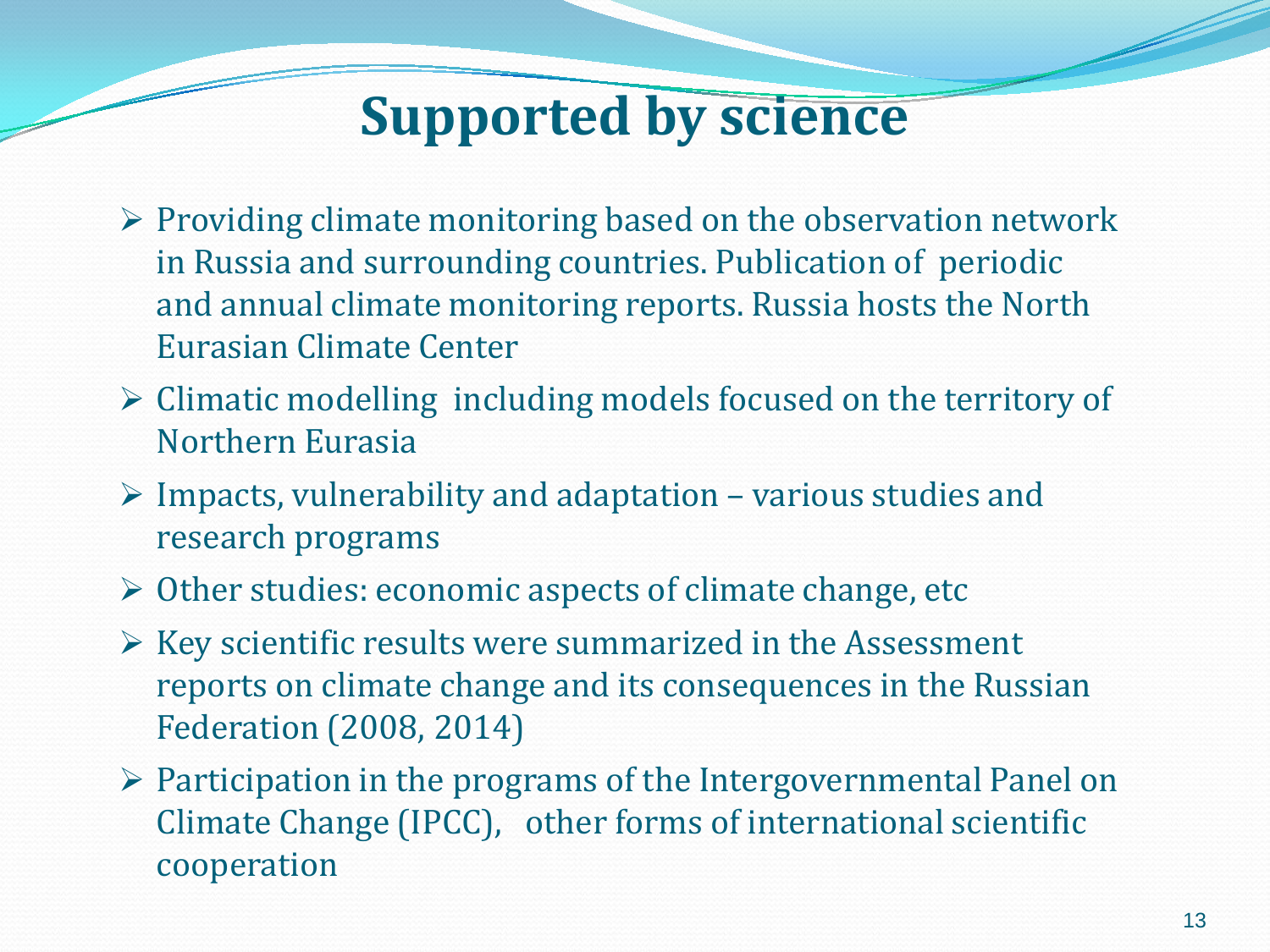## **Views on the new climate agreement – key messages from Russia**

 $\triangleright$  The agreement shall be legally binding

- $\triangleright$  Principle of common but differentiated responsibility (CBD) should be fully implemented
	- All Parties, not only developed ones should have mitigation commitments but the character of commitments and amount of efforts may be different taking into account national circumstances
- $\triangleright$  Role of forests as a global CO<sub>2</sub> sink should not be ignored
- $\triangleright$  Both mitigation and adaptation to climate change are important to all nations